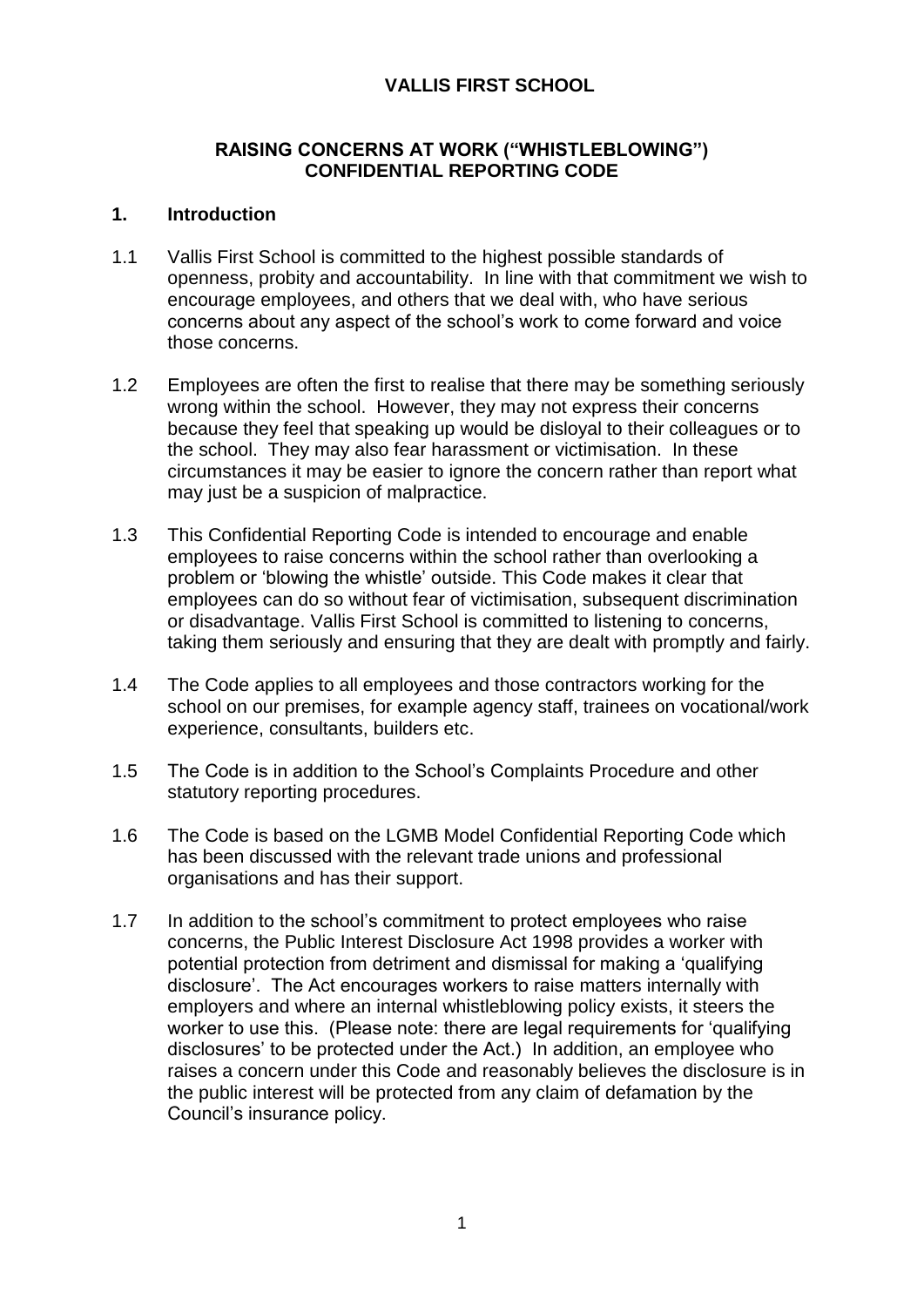# **2. Aims and Scope of The Code**

- 2.1 This Code aims to:
	- encourage you to feel confident in raising serious concerns and to question and act upon concerns about practice;
	- provide avenues for you to raise concerns and receive feedback on any action taken;
	- ensure that you receive a response to your concerns and that you are aware of how to pursue them if you are not satisfied;
	- reassure you that you will be protected from possible reprisals or victimisation if you have a reasonable belief that you have made any disclosure you have made to be in the public interest.
- 2.2 There is a Grievance procedure in place for you to raise a concern relating to your own employment. This Confidential Reporting Code is intended to cover major concerns reasonably believed to be in the public interest that fall outside the scope of other procedures. These include:
	- conduct which is an offence or a breach of the law;
	- disclosures related to miscarriages of justice;
	- health and safety risks, including actions likely to cause physical danger to any person or to give rise to a risk of significant damage to property;
	- damage to the environment;
	- the unauthorised use of public funds;
	- possible fraud, corruption and bribery;\*
	- sexual or physical abuse;
	- other unethical conduct:
	- failure to take reasonable steps to report and rectify any situation which is likely to give rise to a significant, avoidable cost or loss of income to the school or would otherwise seriously prejudice the school;
	- abuse of power or the use of school powers and authority for any unauthorised or ulterior purpose.

Please note that this is not a comprehensive list but is intended to illustrate the range of issues which might be raised under this Code.

- 2.3 Thus, serious concerns which you have about any aspect of service provision or the conduct of employees or governors of the school or others acting on behalf of the school can be reported under the Confidential Reporting Code. This may be something that:
	- makes you feel uncomfortable in terms of known standards, your experience or the standards you believe the school subscribes to; or
	- is against Standing Orders and school policies; or
	- falls below established standards of practice; or
	- amounts to improper conduct.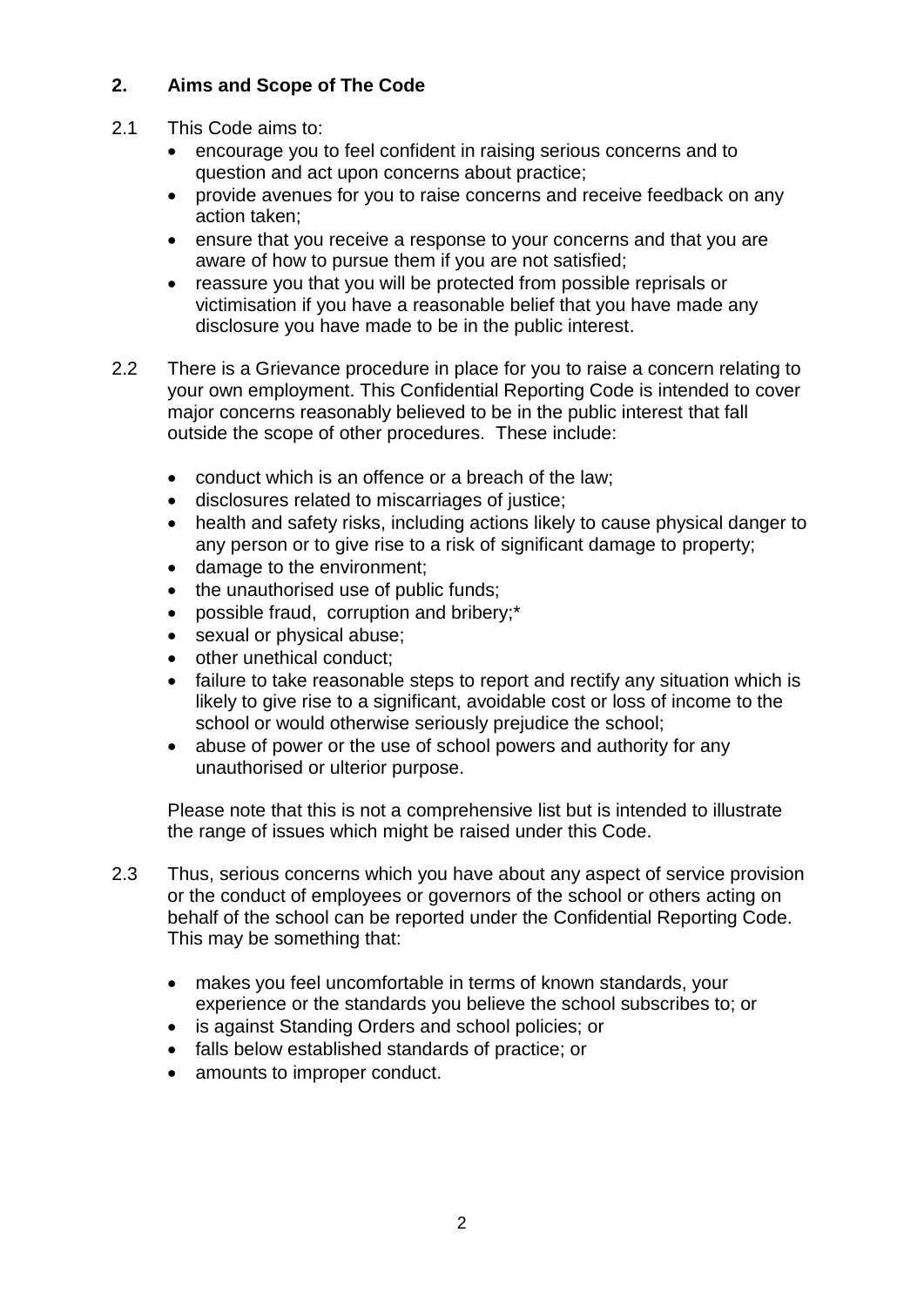- 2.4 The school provides guidance to employees on the standards it expects from its employees through the policies agreed by the school, for example:
	- Standards of Conduct
	- Health and Safety Policy
	- Equality Policy
	- Anti-Fraud and Corruption Policy
	- Gifts and Hospitality Policy
	- Anti-Bribery Policy

and through procedures, agreed with the relevant recognised trade unions and professional associations, for addressing poor standards which include:

- Disciplinary Procedure
- Grievance Procedure
- 2.5 This Code does not replace the School's Complaints Procedure or reporting requirements linked to safeguarding.

# **3. How To Raise A Concern**

- 3.1 As a first step, you should normally raise concerns with your immediate manager or their line manager. This depends, however, on the seriousness and sensitivity of the issues involved and who is suspected of the malpractice. For example, if you believe that management (a member or members of the school management team) is involved, you should approach one of the following:
	- The Headteacher
	- The Chair of Governors
- 3.2 In LA maintained schools if these channels have been followed but you continue to have concerns or believe that those listed above are implicated then you should approach one of the following:
	- The Finance Controls and Standards Manager for any financial irregularities
	- The HR Advisory Team for any employment issues
	- Director of Children's Service
- 3.3 Concerns may be raised verbally or in writing. You will need to include the background and history of the concern (giving relevant details, eg, names, dates) and the reason why you are particularly concerned about the situation. When raising a concern, you must declare any personal interest you have in the matter.
- 3.4 The earlier you express the concern, the easier it is to take action.
- 3.5 Although you are not expected to prove beyond doubt the truth of an allegation, you will need to demonstrate that there are reasonable grounds for a concern. However, you must not attempt to investigate a concern or accuse individuals directly.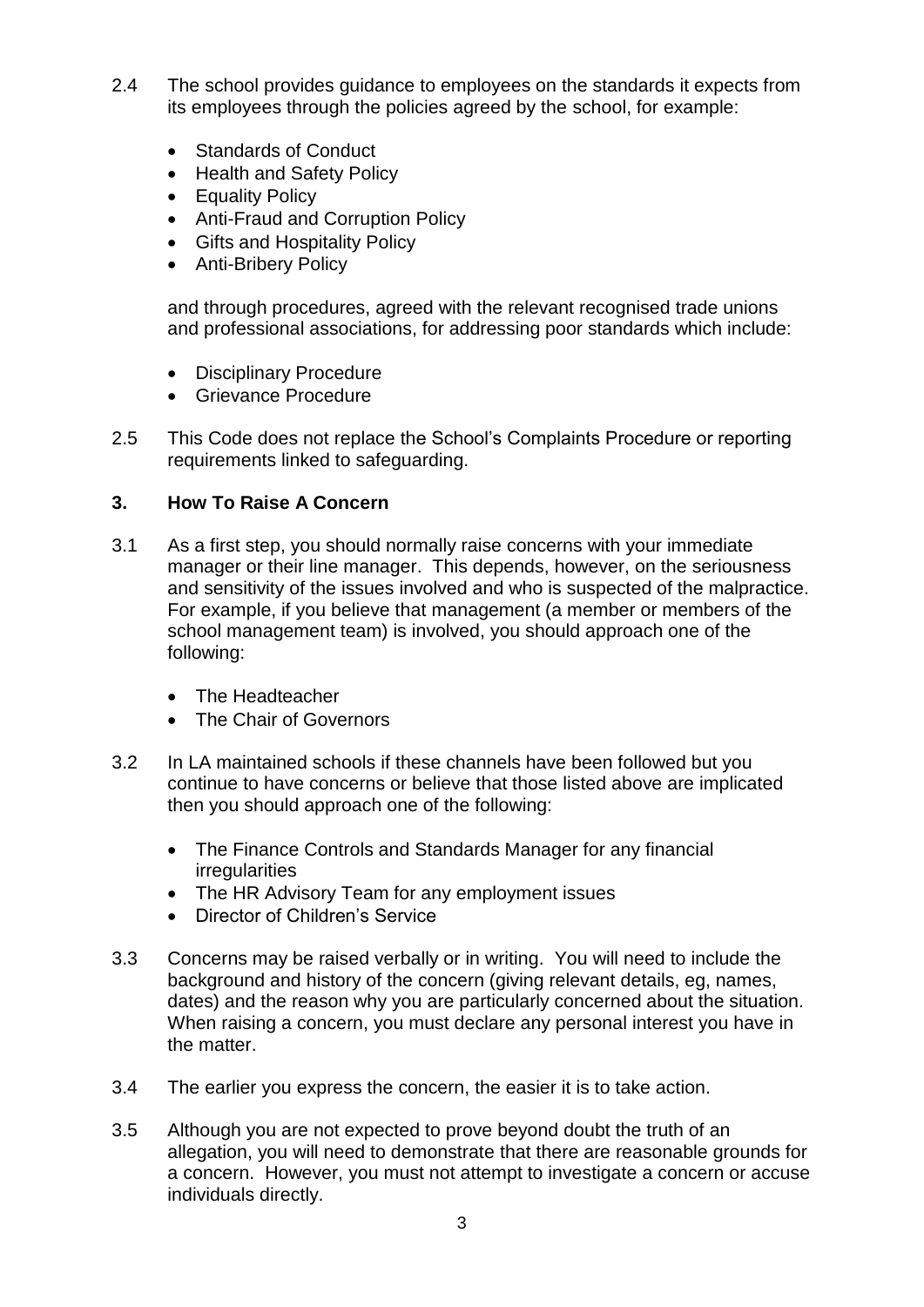- 3.6 Advice and guidance on how to pursue matters of concern may be obtained from:
	- HR Advisory Service (01823 355992)
	- Officers within South West Audit Partnership, Finance (01823 355299); or
	- Your trade union/professional association representative.
	- The NSPCC whistleblowing helpline is also available for staff who do not feel able to raise concerns regarding child protection failures internally. Staff can call 0800 028 0285 – line is available from 8:00 AM to 8:00 PM, Monday to Friday and email: help@nspcc.org.uk
- 3.7 You may wish to consider discussing your concern with a colleague first and you may find it easier to raise the matter if there are two (or more) of you who have had the same experience or concerns.
- 3.8 You may invite your trade union/professional association representative or work colleague to be present during any meetings or interviews in connection with the concerns you have raised. Meetings can be arranged off-site if you wish.

### **4. How the School/LA Will Respond**

- 4.1 The School/LA will respond to your concerns. Do not forget that testing out your concerns is not the same as either accepting or rejecting them.
- 4.2 The action taken by the School/LA will depend on the nature of the concern. Where appropriate, the matters raised may:
	- be investigated by the LA or Internal Audit;
	- be referred to the Police:
	- be referred to the Regional Schools Commissioner
	- be referred to an external auditor;
	- form the subject of an independent inquiry;
	- be dealt with under a more appropriate School procedure.
- 4.3 In order to protect individuals and those accused of misdeeds or possible malpractice, initial enquiries will be made to decide whether an investigation is appropriate and, if so, what form it should take. The overriding principle which the School/LA will have in mind is the public interest. Concerns or allegations which fall within the scope of specific procedures (for example, child protection or discrimination issues or financial irregularities) will normally be referred for consideration under those procedures.
- 4.4 Some concerns may be resolved by agreed action without the need for investigation.
- 4.5 If urgent action is required this will be taken before any investigation is conducted.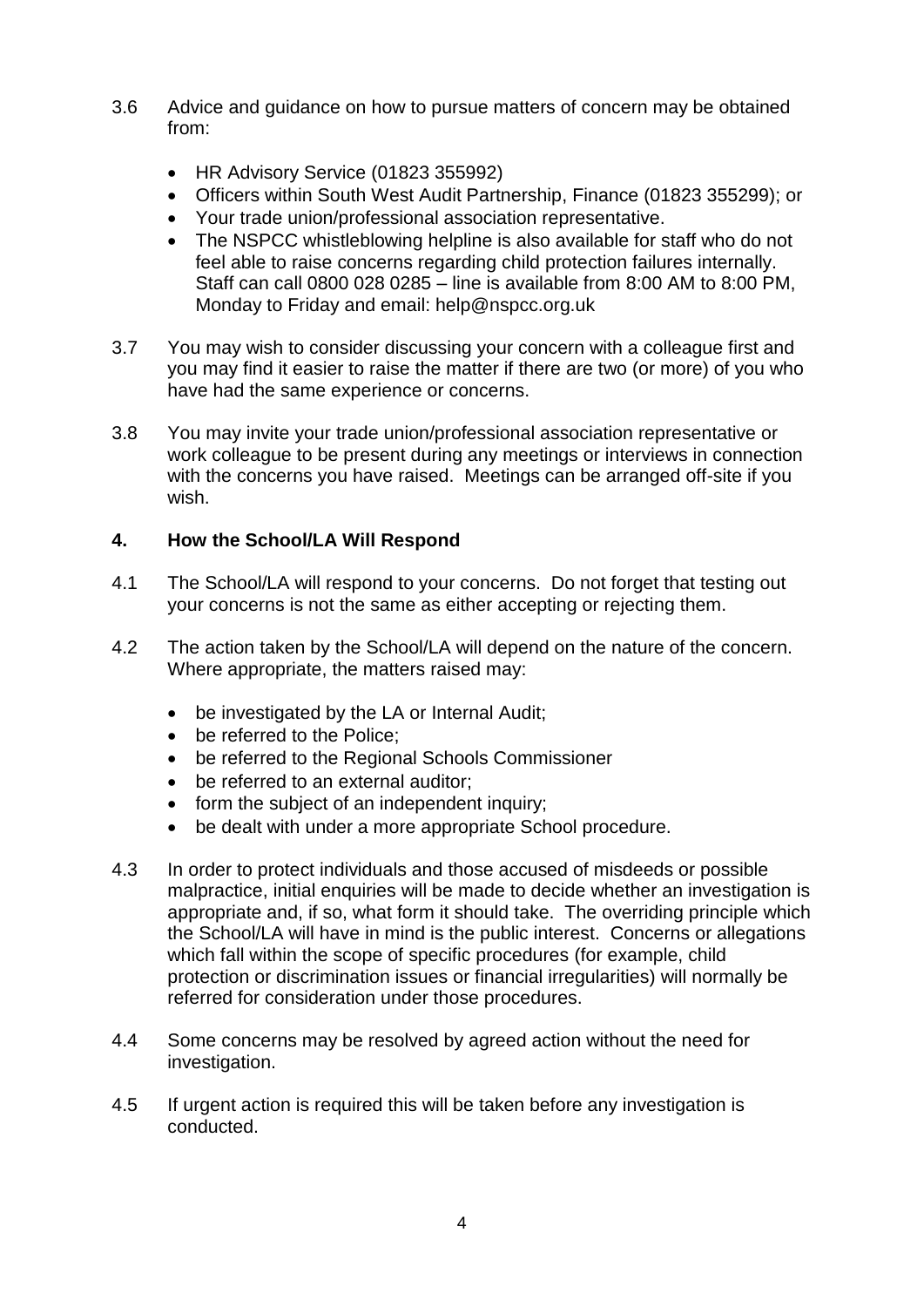- 4.6 Within ten working days, the person with whom you raised the concern will write to you:
	- acknowledging that the concern has been received:
	- indicating how they propose to deal with the matter;
	- giving an estimate of how long it will take to provide a final response;
	- telling you whether any initial enquiries have been made;
	- supplying you with information on staff support mechanisms, and
	- telling you whether further investigations will take place, and if not, why not.
- 4.7 The amount of contact between the people considering the issues and you will depend on the nature of the matters raised, the potential difficulties involved and the clarity of the information provided. If necessary, further information will be sought from you.
- 4.8 The School/LA will take steps to minimise any difficulties which you may experience as a result of raising a concern. For example, if you are required to give evidence the School/LA will arrange for you to receive advice about the procedure.
- 4.9 The School/LA accepts that you need to be assured that the matter has been properly addressed and you will be informed of the final outcome of the investigation. In some circumstances, however, it may not be possible to reveal the full details where this relates to personal issues involving a third party or legal constraints.
- 4.10 If you make an allegation that you reasonably believe is in the public interest but it is not confirmed by the investigation, no action will be taken against you.

## **5. How the Matter can be taken further**

- 5.1 This Code is intended to help you raise concerns you may have within the School/LA. Hopefully, you will be satisfied with any action taken. If you are not, there are other people you can contact and these are:
	- the External Auditor:
	- your trade union/professional association;
	- relevant professional bodies or regulatory organisations (for example Health and Safety Executive, OFSTED, Department for Education);
	- the Police;
	- your own solicitor.
- 5.2 If you do take the matter outside the School/LA, you should ensure that you do not misuse confidential information. The person you contact should be able to advise you on this.
- 5.3 The Code, in line with the legislation, provides protection for employees who raise concerns internally. It is inconsistent with the satisfactory operation of the Code to pursue such concerns with the media (newspapers, TV, radio, etc) and employees who do so are unlikely to be protected by the provisions of the Public Interest Disclosure Act, and may be subject to disciplinary action.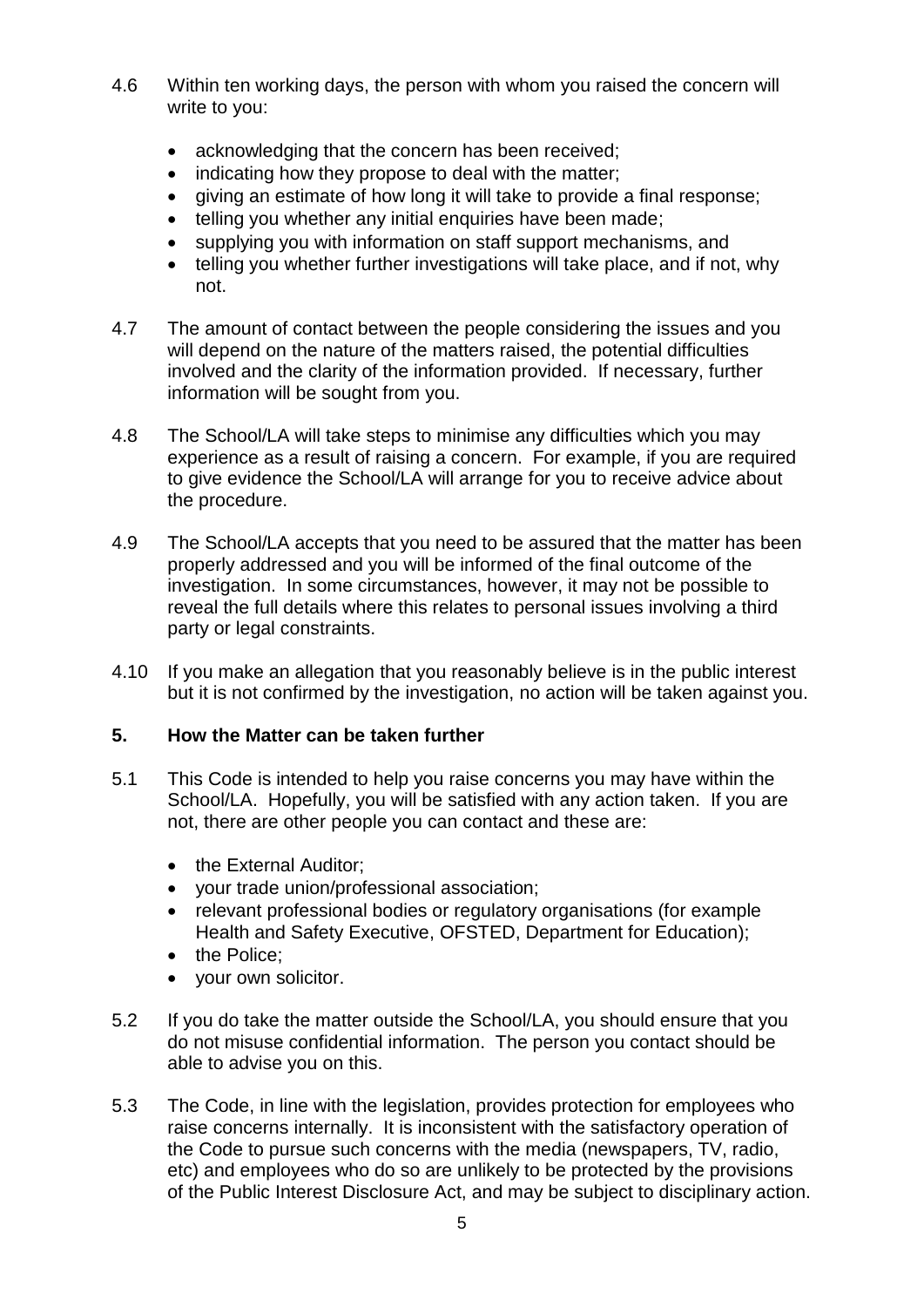## **6. Anonymous Allegations**

- 6.1 This Code encourages you to put your name to your allegation whenever possible.
- 6.2 Concerns expressed anonymously or through a third party are much less powerful and may not be possible to investigate. The person to whom the concern is initially reported may discuss it with the County Council's Monitoring Officer (LA maintained schools), and it will be at their joint discretion as to whether the concern will be considered further.
- 6.3 In exercising this discretion, the factors to be taken into account would include:
	- the seriousness of the issues raised:
	- the credibility of the concern; and
	- the likelihood of confirming the allegation from attributable sources.

### **7. Harassment or Victimisation**

- 7.1 Vallis First School recognises that the decision to report a concern can be a difficult one to make. However, you have a responsibility to the school and to those for whom you are providing a service to raise serious concerns using the approach outlined in this Confidential Reporting Code.
- 7.2 The school will not tolerate any harassment or victimisation (including informal pressures) and will take action to protect you when you raise a concern where you reasonably believe the disclosure is in the public interest
- 7.3 Disciplinary action will be taken against an employee if they try to stop you from raising a concern or if an employee is responsible for any act of recrimination against you for raising a concern.
- 7.4 Any investigation into allegations of potential malpractice will not influence or be influenced by any disciplinary or redundancy procedures that already affect you.

#### **8. Confidentiality**

8.1 All concerns will be treated in confidence and every effort will be made not to reveal your identity if you so wish. It must be appreciated, however, that the investigation process may reveal the source of the information, and that a statement may be required as part of the evidence and/or you may need to come forward as a witness at the appropriate time.

#### **9. False Allegations**

9.1 If an allegation is knowingly made frivolously, maliciously or for personal gain, disciplinary action may be taken.